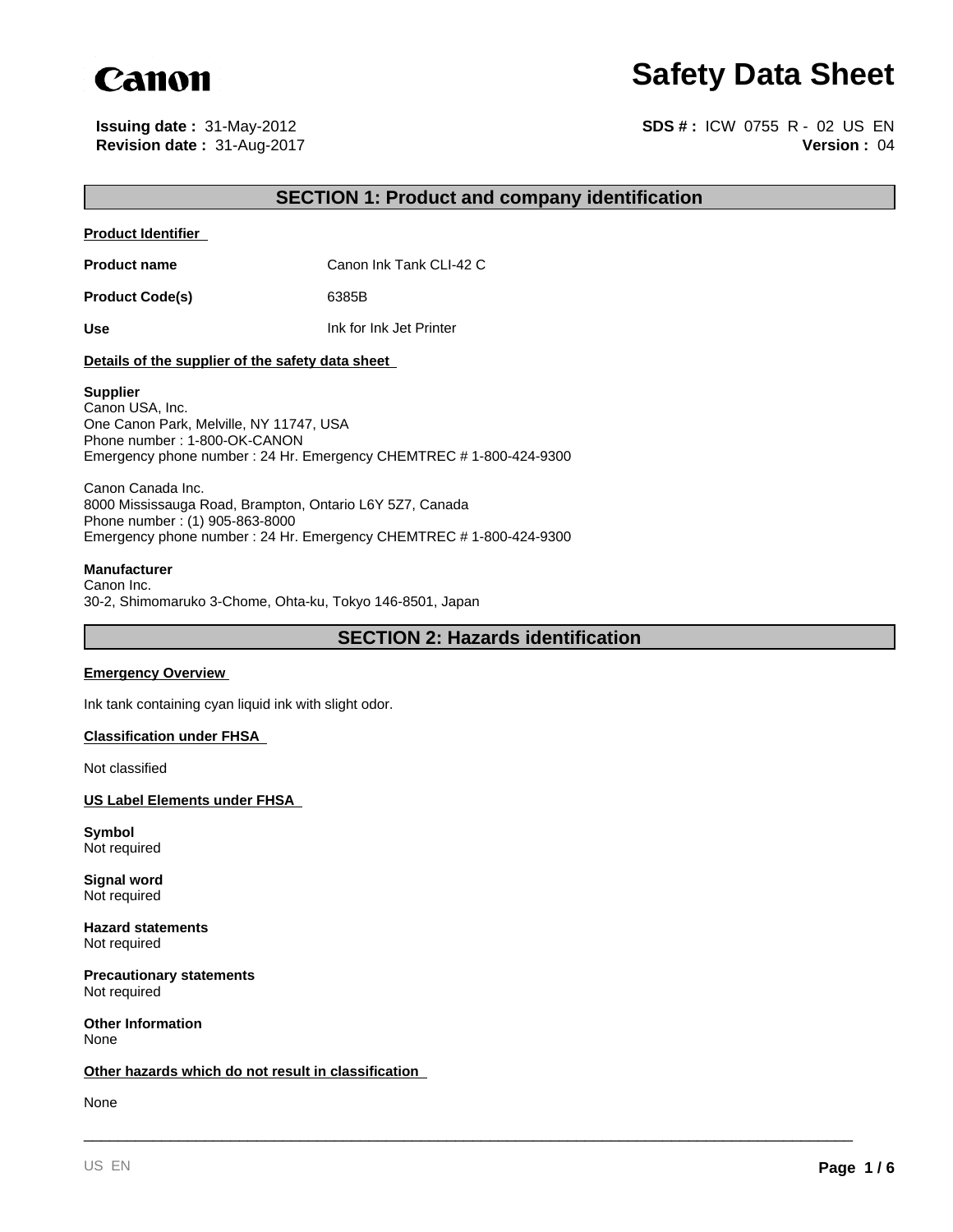## **SECTION 3: Composition/information on ingredients**

\_\_\_\_\_\_\_\_\_\_\_\_\_\_\_\_\_\_\_\_\_\_\_\_\_\_\_\_\_\_\_\_\_\_\_\_\_\_\_\_\_\_\_\_\_\_\_\_\_\_\_\_\_\_\_\_\_\_\_\_\_\_\_\_\_\_\_\_\_\_\_\_\_\_\_\_\_\_\_\_\_\_\_\_\_\_\_\_\_

| <b>Chemical name</b> | <b>CAS-No</b> | Weight %  |
|----------------------|---------------|-----------|
| Glycol               | CBI           | $10 - 15$ |
| Glycerin             | $56 - 81 - 5$ | $5 - 10$  |
| Urea compound        | CBI           | $5 - 10$  |
| Copper compound      | CBI           | $5 - 10$  |
| Water                | 7732-18-5     | $60 - 80$ |

# **SECTION 4: First aid measures**

#### **Description of first aid measures**

| <b>Inhalation</b>                                                          | Move to fresh air. Get medical attention immediately if symptoms occur.                                                                 |  |
|----------------------------------------------------------------------------|-----------------------------------------------------------------------------------------------------------------------------------------|--|
| Ingestion                                                                  | Rinse mouth. Drink 1 or 2 glasses of water. Get medical attention immediately if symptoms<br>occur.                                     |  |
| <b>Skin Contact</b>                                                        | Wash off immediately with soap and plenty of water. Get medical attention immediately if<br>symptoms occur.                             |  |
| <b>Eye Contact</b>                                                         | Flush with plenty of water. Get medical attention immediately if symptoms occur.                                                        |  |
| Most important symptoms and effects, both acute and delayed                |                                                                                                                                         |  |
| <b>Inhalation</b>                                                          | None under normal use. Symptoms of overexposure are dizziness, headache, tiredness,<br>nausea, unconsciousness, cessation of breathing. |  |
| Ingestion                                                                  | None under normal use. Ingestion may cause gastrointestinal irritation, nausea, vomiting<br>and diarrhea.                               |  |
| <b>Skin Contact</b>                                                        | None under normal use.                                                                                                                  |  |
| <b>Eye Contact</b>                                                         | None under normal use. May cause slight irritation.                                                                                     |  |
| <b>Chronic Effects</b>                                                     | None under normal use.                                                                                                                  |  |
| Indication of any immediate medical attention and special treatment needed |                                                                                                                                         |  |

None

# **SECTION 5: Firefighting measures**

\_\_\_\_\_\_\_\_\_\_\_\_\_\_\_\_\_\_\_\_\_\_\_\_\_\_\_\_\_\_\_\_\_\_\_\_\_\_\_\_\_\_\_\_\_\_\_\_\_\_\_\_\_\_\_\_\_\_\_\_\_\_\_\_\_\_\_\_\_\_\_\_\_\_\_\_\_\_\_\_\_\_\_\_\_\_\_\_\_

#### **Extinguishing media**

#### **Suitable extinguishing media**

Use CO<sub>2</sub>, water, dry chemical, or foam.

**Unsuitable extinguishing media** None

#### **Special hazards arising from the substance or mixture**

#### **Special Hazard** None

**Hazardous combustion products** Carbon dioxide (CO 2), Carbon monoxide (CO)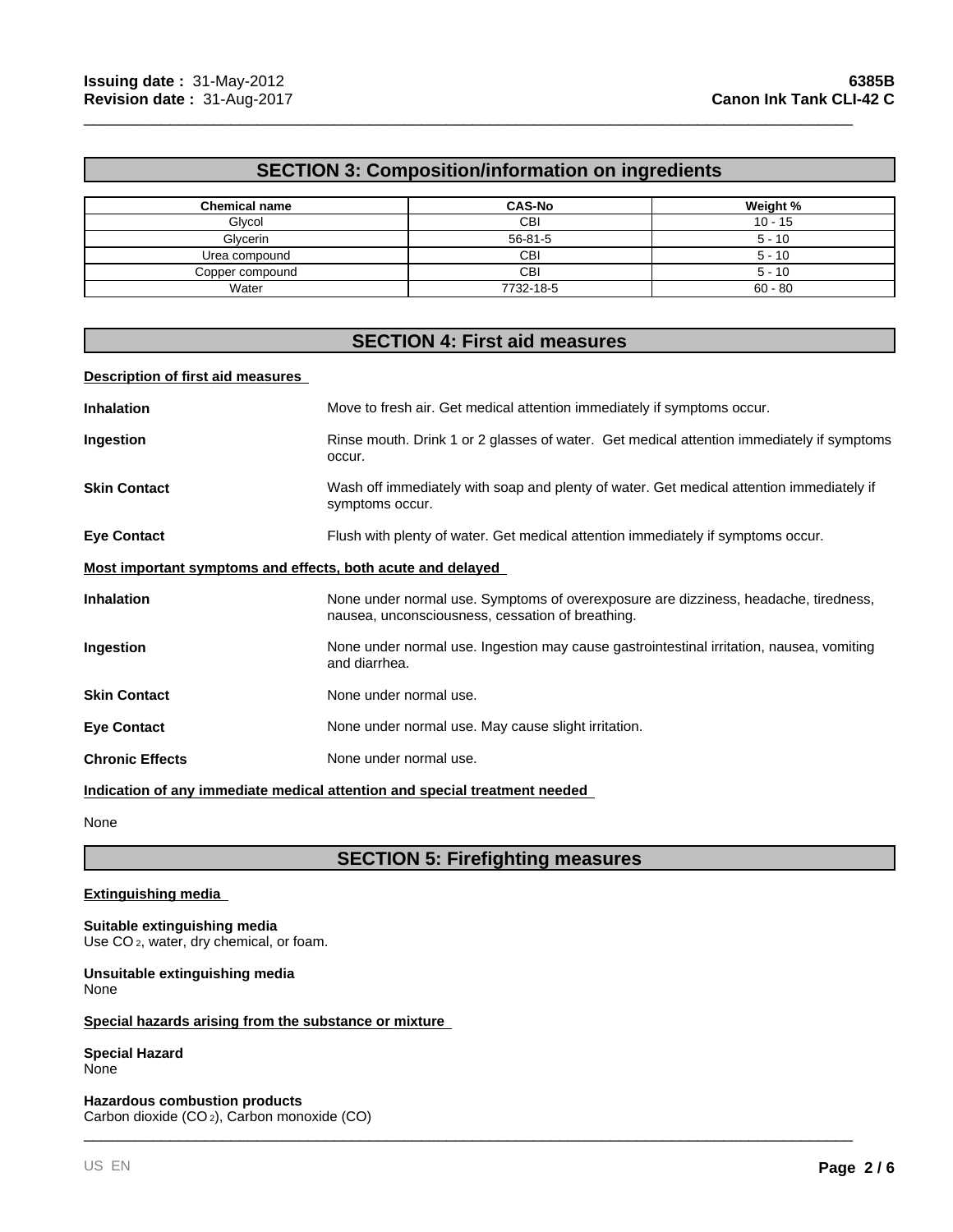#### **Advice for firefighters**

#### **Special protective equipment for fire-fighters**

None

## **SECTION 6: Accidental release measures**

\_\_\_\_\_\_\_\_\_\_\_\_\_\_\_\_\_\_\_\_\_\_\_\_\_\_\_\_\_\_\_\_\_\_\_\_\_\_\_\_\_\_\_\_\_\_\_\_\_\_\_\_\_\_\_\_\_\_\_\_\_\_\_\_\_\_\_\_\_\_\_\_\_\_\_\_\_\_\_\_\_\_\_\_\_\_\_\_\_

#### **Personal precautions, protective equipment and emergency procedures**

Avoid contact with skin, eyes and clothing.

#### **Environmental Precautions**

Keep out of waterways.

#### **Methods and material for containment and cleaning up**

Wipe up with adsorbent material (e.g. cloth, fleece).

#### **Other Information**

None

## **SECTION 7: Handling and storage**

#### **Precautions for safe handling**

Avoid contact with skin, eyes and clothing. Clean contaminated surface thoroughly. Use with adequate ventilation.

#### **Conditions for safe storage, including any incompatibilities**

Keep in a dry, cool and well-ventilated place. Keep out of the reach of children. Keep away from direct sunlight. Keep away from heat and sources of ignition.

## **SECTION 8: Exposure controls/personal protection**

#### **Exposure guidelines**

| <b>Chemical name</b> | <b>OSHA PEL</b>                                              | ACGIH TI <sup>v</sup> |  |
|----------------------|--------------------------------------------------------------|-----------------------|--|
| Glycerin             | TWA.<br>, total particulate<br>15 mg/m <sup>3</sup><br>mist, | None<br>$\sim$ $\sim$ |  |
| $56 - 81 - 5$        | TWA.<br>respirable fraction<br>. 5 ma/m $3$<br>mist,         |                       |  |

**Appropriate engineering controls** None under normal use conditions.

#### **Individual protection measures, such as personal protective equipment**

| <b>Eye/face Protection</b>    | Not required under normal use. |
|-------------------------------|--------------------------------|
| <b>Skin Protection</b>        | Not required under normal use. |
| <b>Respiratory Protection</b> | Not required under normal use. |

## **SECTION 9: Physical and chemical properties**

#### **Information on basic physical and chemical properties**

| Appearance            |  |
|-----------------------|--|
| Odor                  |  |
| <b>Odor threshold</b> |  |
| рH                    |  |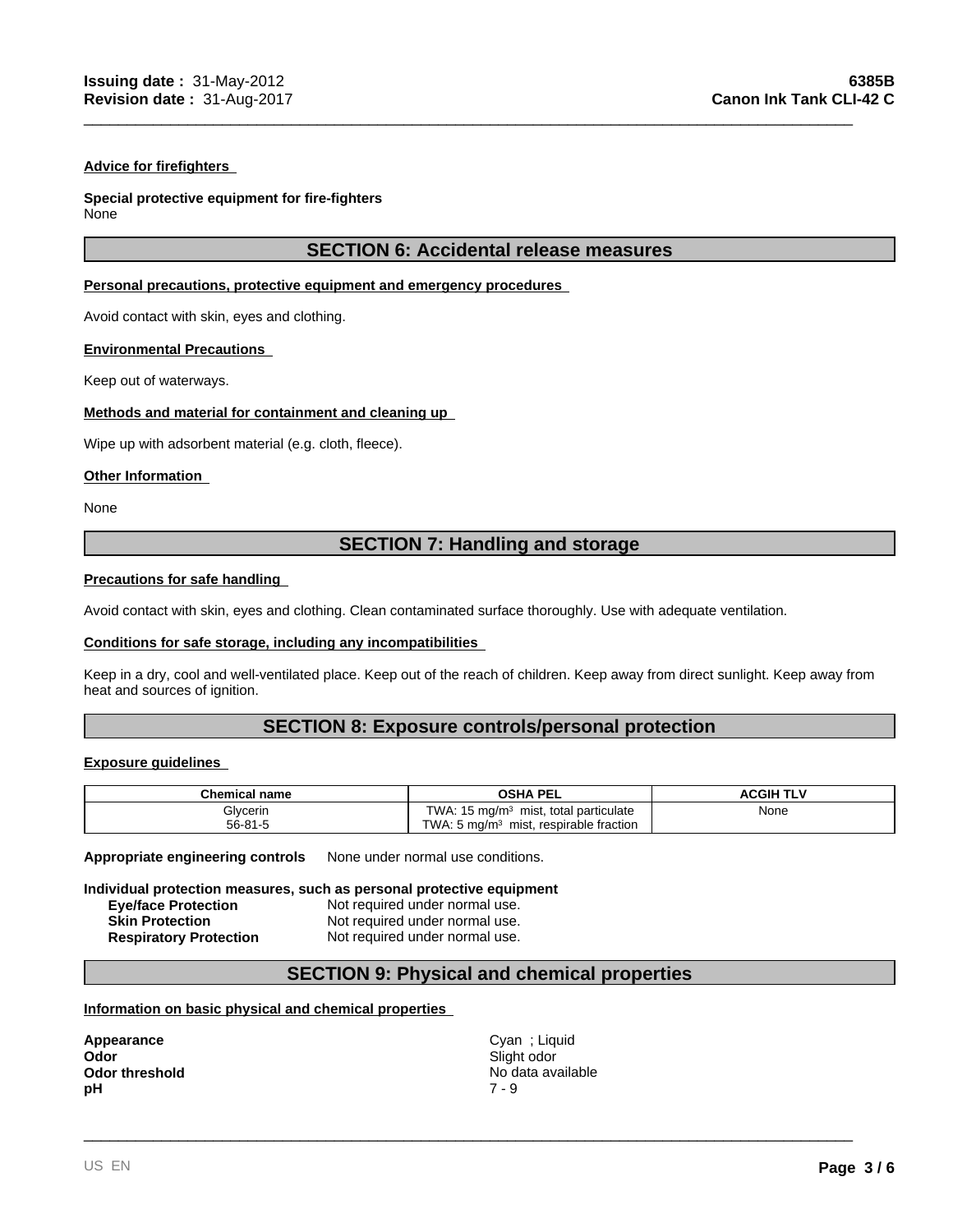**Evaporation Rate Example 2018** No data available<br> **Elammability (solid, gas)** Not Applicable **Notice Applicable Flammability (solid, gas) Flammability Limits in Air Upper Flammability Limit** None; estimated **Lower Flammability Limit** None; estimated **Vapor pressure** No data available No data available **Vapor density No data available No data available Relative density** 1.0 - 1.1 **Solubility(ies)** Water; miscible **Partition coefficient: n-octanol/water** No data available<br> **Autoignition Temperature (°C)** None: estimated **Melting/Freezing point (°C) Autoignition Temperature (°C) Decomposition Temperature (°C) Boiling Point/Range (°C) Viscosity (mPa s)**

#### **Other Information**

No data available

## **SECTION 10: Stability and reactivity**

#### **Reactivity**

None

#### **Chemical stability**

**Stable** 

#### **Possibility of Hazardous Reactions**

None

#### **Conditions to Avoid**

None

#### **Incompatible materials**

Acids, Bases, Oxidizing agents, Reducing agents.

#### **Hazardous Decomposition Products**

Carbon dioxide (CO 2), Carbon monoxide (CO), and/or Ammonia.

## **SECTION 11: Toxicological information**

\_\_\_\_\_\_\_\_\_\_\_\_\_\_\_\_\_\_\_\_\_\_\_\_\_\_\_\_\_\_\_\_\_\_\_\_\_\_\_\_\_\_\_\_\_\_\_\_\_\_\_\_\_\_\_\_\_\_\_\_\_\_\_\_\_\_\_\_\_\_\_\_\_\_\_\_\_\_\_\_\_\_\_\_\_\_\_\_\_

#### **Information on toxicological effects**

| <b>Acute toxicity</b>             | No data available                            |
|-----------------------------------|----------------------------------------------|
| <b>Skin corrosion/irritation</b>  | Non-irritant (Estimate) (OECD Guideline)     |
| Serious eye damage/eye irritation | Minimal irritant (Estimate) (OECD Guideline) |
| <b>Sensitization</b>              | Non-sensitizer (Estimate) (OECD Guideline)   |
| Germ cell mutagenicity            | Ames test: Negative                          |

No data available **Flash Point (°C)** > 93.0°C (Tag. Closed Cup.); estimated No data available

> No data available  $1 - 5$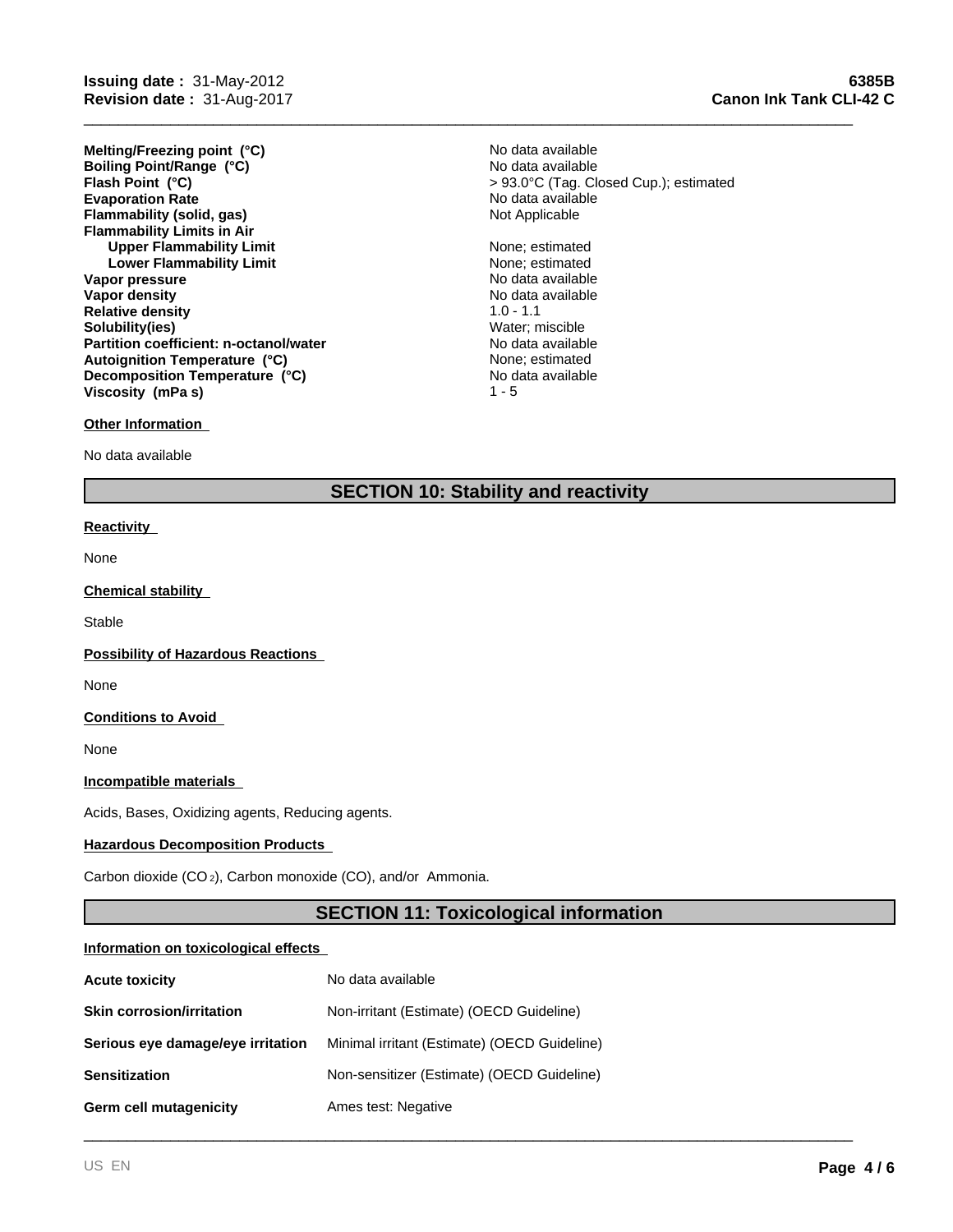| Carcinogenicity                 | No data available |
|---------------------------------|-------------------|
| <b>Reproductive Toxicity</b>    | No data available |
| <b>STOT - single exposure</b>   | No data available |
| <b>STOT - repeated exposure</b> | No data available |
| <b>Aspiration hazard</b>        | No data available |
| <b>Other Information</b>        | No data available |

# **SECTION 12: Ecological information**

\_\_\_\_\_\_\_\_\_\_\_\_\_\_\_\_\_\_\_\_\_\_\_\_\_\_\_\_\_\_\_\_\_\_\_\_\_\_\_\_\_\_\_\_\_\_\_\_\_\_\_\_\_\_\_\_\_\_\_\_\_\_\_\_\_\_\_\_\_\_\_\_\_\_\_\_\_\_\_\_\_\_\_\_\_\_\_\_\_

#### **Toxicity**

**Ecotoxicity effects** No data available

#### **Persistence and degradability**

No data available

## **Bioaccumulative potential**

No data available

#### **Mobility in soil**

No data available

## **Other adverse effects**

No data available

**UN number** 

# **SECTION 13: Disposal considerations**

#### **Waste treatment methods**

**MARPOL and the IBC Code** 

Dispose of in accordance with local regulations.

## **SECTION 14: Transport information** None **UN Proper Shipping Name**  None **Transport Hazard Class**  None

| <b>Packing Group</b>                              | None                                                                                                            |
|---------------------------------------------------|-----------------------------------------------------------------------------------------------------------------|
| <b>Environmental Hazards</b>                      | Not classified as environmentally hazardous under UN Model Regulations and<br>marine pollutant under IMDG Code. |
| <b>Special Precautions for users</b>              | IATA: Not regulated                                                                                             |
| <b>Transport in bulk according to Annex II of</b> | Not Applicable                                                                                                  |